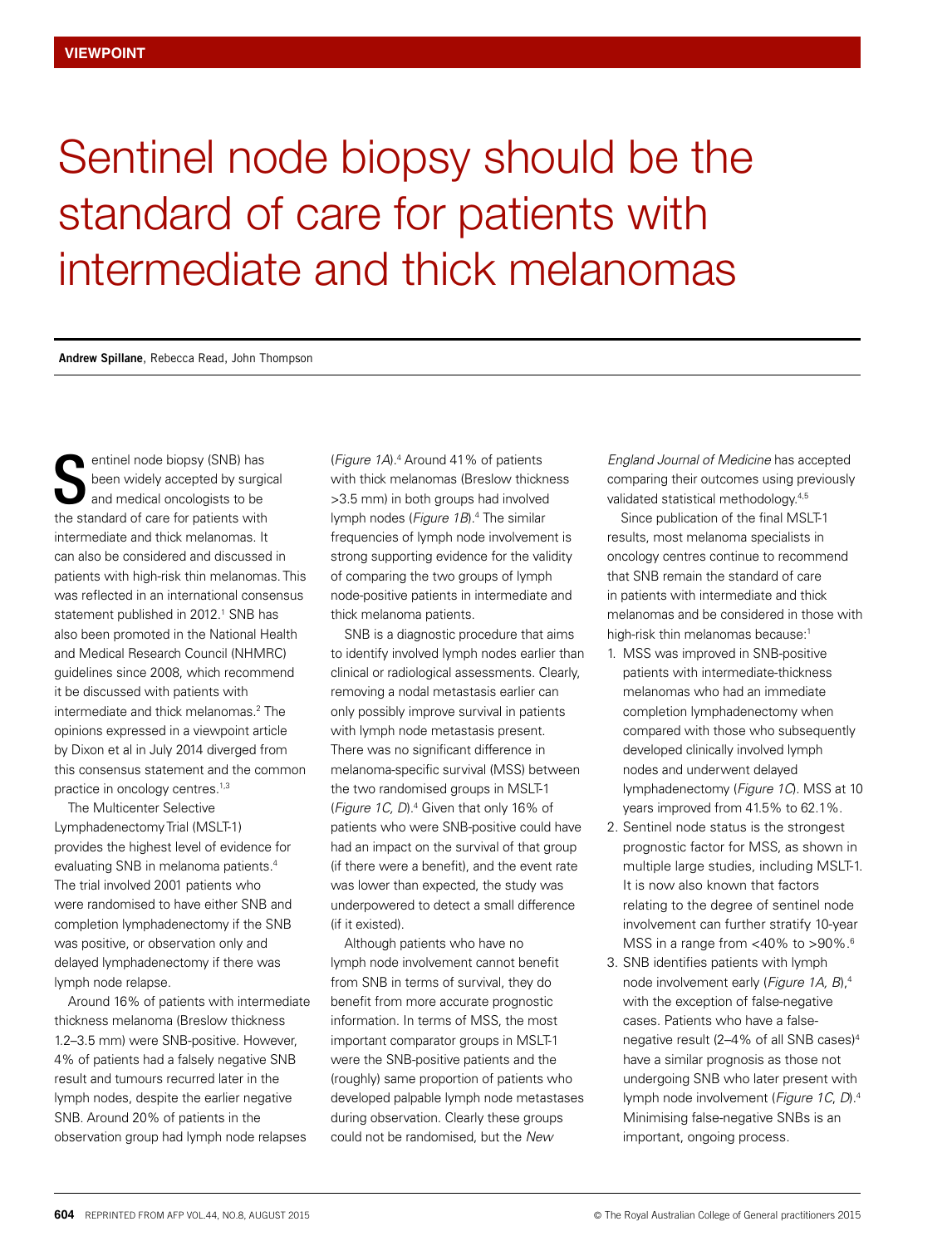

Figure 1. Estimated 10-year incidence of nodal metastasis and melanoma-specific survival, according to study group, melanoma thickness and presence or absence of nodal recurrence

*Reproduced with permission from Morton DL, Thompson JF, Cochran AJ, et al. Final trial report of sentinel-node biopsy versus nodal observation in melanoma. N Engl J Med 2014;370:599–609.*